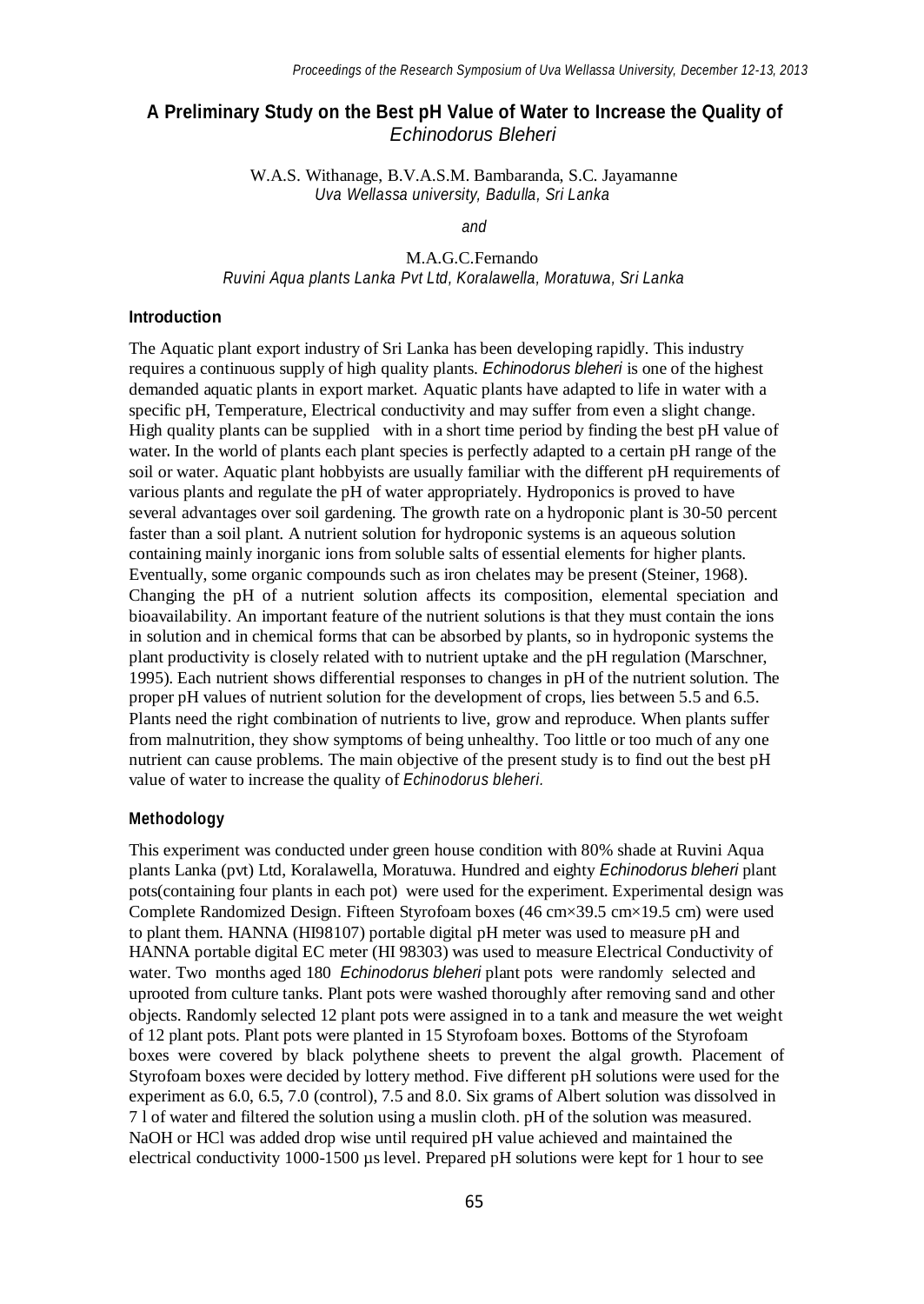Data were collected once a week up to 8 weeks. At the end of the 8 the fluctuations. pH solutions were poured in to tanks. After 2 days pH solutions of each tank were removed using manual squeeze water changer pump and filled the solutions again. Styrofoam boxes were covered by white polythene sheets up to 2 weeks for acclimatization. <sup>th</sup> week, plant pots were uprooted from Styrofoam boxes and measured the wet weight of each replicate (12 plant pots). Total lengths of plants were measured using a tape weekly. Number of leaves was counted weekly. Wet weight of each replicate (12 plant pots) was measured before starting the experiment and at the end of the experiment. Data obtained from the experiment were analyzed by Microsoft Word. Treatment significances and significance among individual treatment levels were analyzed using one way analysis of variance (ANOVA).

#### **Results and Discussion**

Effect of pH on total length of the plants is shown in Table 1. As indicated by the Table 1. The best height difference was observed in pH value 6.5throughout the experimental period  $(p<0.05)$ .

|                   | Height difference (cm) |          |                  |                  |                  |                   |                      |                  |                       |
|-------------------|------------------------|----------|------------------|------------------|------------------|-------------------|----------------------|------------------|-----------------------|
| Treatment<br>(pH) | st                     | $2^{nd}$ | $2^{rd}$         | th               |                  | $6^{th}$          | $\tau$ <sup>th</sup> | $8^{th}$         | Effect of<br>pH<br>on |
|                   | week                   | week     | week             | week             | week             | week              | week                 | week             | total                 |
| 6.0               | 0.8 <sub>bc</sub>      | 0.8a     | 0.5 <sub>b</sub> | 0.8ab            | 0.3 <sub>b</sub> | 0.4cd             | 0.5 <sub>bc</sub>    | 0.5 <sub>b</sub> | length of             |
| 6.5               | 1.8a                   | 1.3a     | 0.8a             | 1.1a             | 1.1a             | 1.0a              | 1.2a                 | 1.2a             | plants.               |
| 7.0               | 0.6c                   | 0.5a     | 0.5 <sub>b</sub> | 0.6 <sub>b</sub> | 0.2 <sub>b</sub> | 0.3d              | 0.4c                 | 0.4 <sub>b</sub> |                       |
| 7.5               | 1.4ab                  | 0.8a     | 0.7ab            | 0.7ab            | 0.5 <sub>b</sub> | 0.5 <sub>bc</sub> | 0.6 <sub>b</sub>     | 0.6 <sub>b</sub> |                       |
| 8.0               | 1.0bc                  | 0.7a     | 0.5 <sub>b</sub> | 0.7ab            | 0.3 <sub>b</sub> | 0.6 <sub>b</sub>  | 0.5 <sub>bc</sub>    | 0.5 <sub>b</sub> |                       |

The means that do not share the same letter in a column are statistically different)

Table 2. Effect of pH on number of leaves.

| Treatment<br>(pH) | Number of leaves increment |      |                  |                  |                  |                  |                  |                  |  |  |
|-------------------|----------------------------|------|------------------|------------------|------------------|------------------|------------------|------------------|--|--|
|                   | $\mathbf{r}$ st<br>week    | na   | $3^{ra}$         | m                | m                |                  |                  |                  |  |  |
|                   |                            | week | week             | week             | week             | week             | week             | week             |  |  |
| 6.0               | 6.6a                       | 5.4b | 4.3b             | 4.4b             | 2.6 <sub>b</sub> | 3.1 <sub>b</sub> | 2.9 <sub>b</sub> | 3.4 <sub>b</sub> |  |  |
| 6.5               | 6.5a                       | 8.9a | 8.4a             | 7.8a             | 8.1a             | 7.9a             | 7.6a             | 7.5a             |  |  |
| 7.0               | 4.7a                       | 4.5b | 4.4b             | 4.6b             | 3.3 <sub>b</sub> | 3.7 <sub>b</sub> | 4.8b             | 3.4 <sub>b</sub> |  |  |
| 7.5               | 4.1a                       | 5.3b | 4.8 <sub>b</sub> | 4.8b             | 3.0 <sub>b</sub> | 3.1 <sub>b</sub> | 3.6 <sub>b</sub> | 4.4 <sub>b</sub> |  |  |
| 8.0               | 6.1a                       | 4.4b | 5.4b             | 4.0 <sub>b</sub> | 3.4b             | 3.3 <sub>b</sub> | 2.8 <sub>b</sub> | 3.6 <sub>b</sub> |  |  |

The means that do not share the same letter in a column are statistically different)

Effect of pH on increment of number of leaves is shown in Table 2. The pH value 6.5 again showed that it is the best pH for increase of leaves.

A significant difference in both factors was observed in 6.5 pH value. Nutrient uptake is relatively high in acidic pH. Absorption of some elements is higher when pH is lower than 7 and also nutrient availability for plant uptake at pH above 7 may be restricted due to